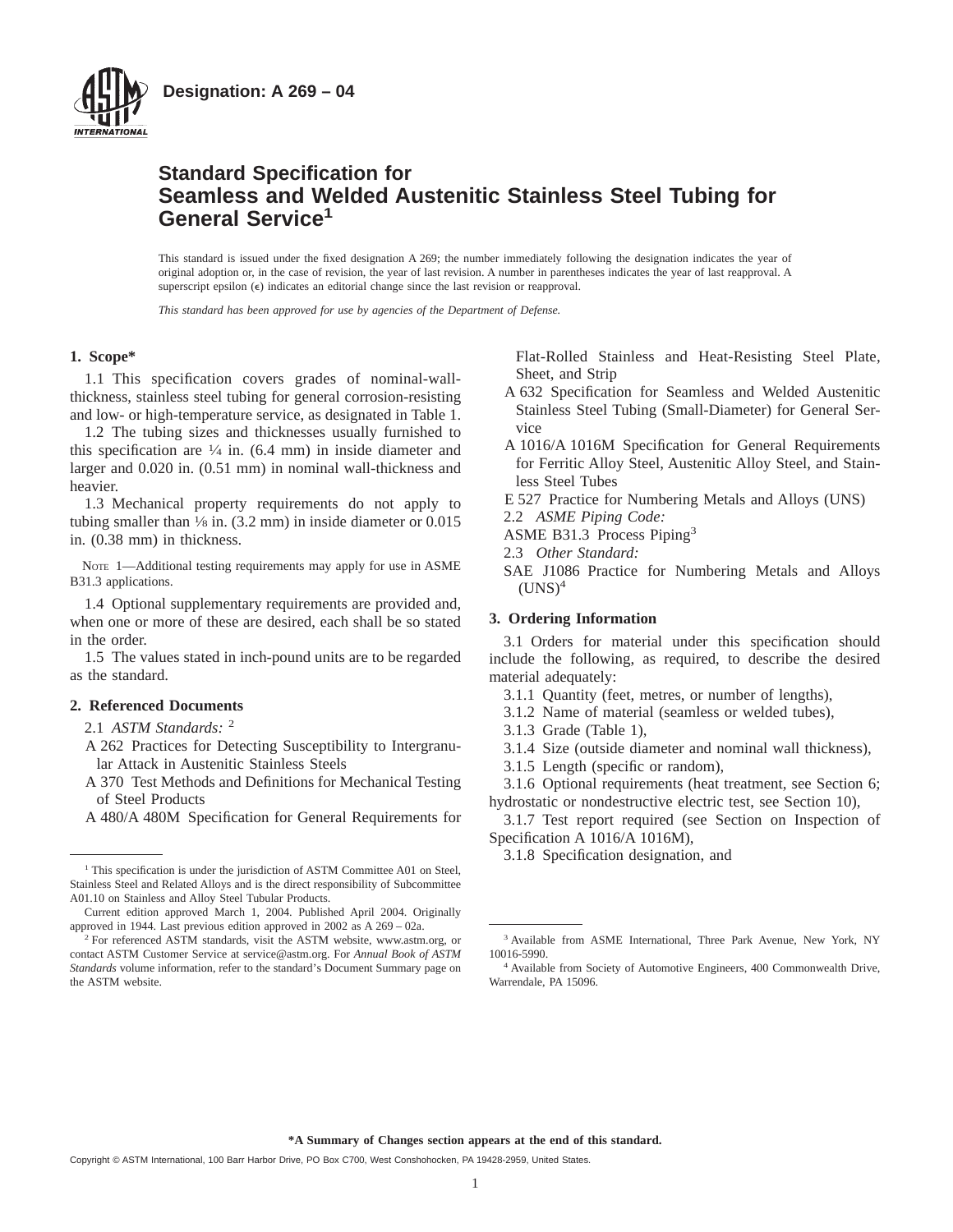|                | $\vdots$         | S31725                          | 0.035                               | $\frac{max}{2.00}$                                  | 0.045               | 0.030                                                                                       |        |                                                          | $13.5 - 20.0 - 5.0$<br>$17.5 - 20.0 - 5.0$<br>$13.5 - 5.0$                                             | 33             |                       |                                                                                              | ÷        | 0.20                         | ÷                          | ł             | $\vdots$       |
|----------------|------------------|---------------------------------|-------------------------------------|-----------------------------------------------------|---------------------|---------------------------------------------------------------------------------------------|--------|----------------------------------------------------------|--------------------------------------------------------------------------------------------------------|----------------|-----------------------|----------------------------------------------------------------------------------------------|----------|------------------------------|----------------------------|---------------|----------------|
|                | $\vdots$         | S31254                          | 0.020                               | $\begin{array}{c}\n\text{max} \\ 1.00\n\end{array}$ | 0.030               | 0.015                                                                                       |        |                                                          | 1<br>185<br>195<br>195<br>195<br>6                                                                     |                | 33                    |                                                                                              | į.       | $3.18 - 0.22$                |                            | $-0.50$       | ÷              |
|                | TP<br>XM-29      | S24000                          |                                     | 0.08<br>E 1 4.5<br>O.06<br>O.06                     |                     | 0.030                                                                                       |        | $2.3 - 3.7$<br>17.0-19.0                                 | $\vdots$                                                                                               | ł              | ÷                     |                                                                                              | ŧ        | $0.20 - 0.40$                | ł                          | $\vdots$      | $\vdots$       |
|                | TP<br>XM-19      | S20910                          |                                     | $0.06$<br>max<br>$4.0 -$<br>$6.0$<br>0.045          |                     | 0.030                                                                                       |        |                                                          | $11.5 - 20.5 - 23.5 - 23.5 - 3.00$                                                                     |                | : 6.30                |                                                                                              | Ì,       |                              | $0.30 - 0.30$<br>0.40 0.30 | ÷             | $\vdots$       |
|                | TP<br>XM-15      | S38100                          | 0.08<br>max<br>2.00                 |                                                     | 0.030               | $\begin{array}{c} 0.030 \\ 1.50 - \\ 2.50 \\ 17.5 - \\ 18.5 \\ 19.0 \\ 19.0 \\ \end{array}$ |        |                                                          | ÷                                                                                                      | ł              | ÷,                    |                                                                                              | $\vdots$ | Ì                            | $\vdots$                   | Ì             | $\vdots$       |
|                | TP<br>XM-11      | S21904                          |                                     | $0.04$<br>$\frac{8.00}{6.00}$<br>$0.005$            |                     | 0.030                                                                                       |        | 5.5<br>5.9<br>5.9<br>5.9<br>5.9                          | Î                                                                                                      | ţ.             | $\frac{1}{2}$         |                                                                                              | ŧ.       | $0.15 - 0.40$                |                            | ŀ             | Ì              |
| Composition, % | TP<br>XM-10      | S21900                          |                                     | $0.08$<br>$\frac{8.00}{6.00}$<br>$0.005$            |                     | 0.030                                                                                       |        | $5.5 - 7.5$<br>$7.5 - 5.5$<br>$2.5$                      | ÷                                                                                                      | Ì              | $\frac{1}{2}$         |                                                                                              | ĵ.       | $0.15 -$<br>0.40             |                            | ŀ             | Ì              |
|                | <b>F</b> 348     | S34800                          | 0.08                                | $\frac{max}{2.00}$                                  | 0.045               | 0.030                                                                                       |        | $-0.0$<br>$-0.0$<br>$-0.0$<br>$-0.0$                     | ÷                                                                                                      | įщ             |                       |                                                                                              | 0.10     | $\vdots$                     | $\vdots$                   | $\vdots$      | Co 0.20<br>max |
|                | <b>F</b> 347     | S34700                          | 0.08                                | $\frac{max}{2.00}$                                  | 0.045               | 0.030                                                                                       |        | $-0.0$<br>$-0.0$<br>$-0.0$<br>$-0.0$                     | $\frac{1}{2}$                                                                                          |                |                       | $\begin{array}{c}\n 10 \times C \\  \times F \\  \hline\n 1.10 \\  \hline\n 0\n \end{array}$ | ÷        | $\vdots$                     | $\vdots$                   | $\vdots$      | İ              |
|                | 도 있              | S32100                          | 0.08                                | $\frac{max}{2.00}$                                  | 0.045               | 0.030                                                                                       |        | $0.01$<br>$7.01$<br>$7.00$<br>$19.0$                     | ÷                                                                                                      | $\overline{a}$ | $\vdots$              |                                                                                              | $\vdots$ | $\vdots$                     | $\vdots$                   | Ì             | $\vdots$       |
|                | $P_{317}$        | S31700                          | 0.08                                | $max$<br>$2.00$                                     | 0.045               | 0.030                                                                                       |        |                                                          |                                                                                                        | ÷              | ÷                     |                                                                                              | $\vdots$ | $\vdots$                     | $\vdots$                   | $\vdots$      | $\vdots$       |
|                | P<br>316LN       | S31653                          | $0.035$<br>max <sup>B</sup>         | 2.00                                                | 0.045               | 0.030                                                                                       |        |                                                          | $\begin{array}{c} 10.0 - 10.0 \\ 13.0 - 10.0 \\ 16.0 - 2.0 \\ 2.0 - 10.0 \\ 3.0 - 10.0 \\ \end{array}$ | $\frac{1}{2}$  | ÷                     |                                                                                              | $\vdots$ | $0.10 - 0.16$                | $\vdots$                   | $\vdots$      | $\vdots$       |
|                | P<br>516L        | 31603                           | $0.035$<br>max $B$<br>2.00          |                                                     | 0.045               | 0.030                                                                                       |        |                                                          | $10.0$<br>$15.0$<br>$16.0$<br>$18.0$<br>$18.0$<br>$18.0$<br>$18.0$<br>$18.0$<br>$18.0$                 |                |                       |                                                                                              |          |                              | E E E E E                  |               |                |
|                | $P_{316}$        | S31600                          | 0.08<br>max<br>2.00                 |                                                     | 0.045               | 0.030                                                                                       |        |                                                          | $640000$<br>$6400000$                                                                                  |                |                       |                                                                                              |          | 封闭                           | ÷                          | $\frac{1}{2}$ | ÷              |
|                | <b>P</b> MALN    | S30453                          | $0.035$<br>max $B$<br>2.00          |                                                     | 0.045               | 0.030                                                                                       |        | $80 - 0$<br>$70 - 0$<br>$80 - 0$<br>$20 - 0$             |                                                                                                        |                | $\frac{1}{2}$         |                                                                                              | ŧ,       | $0.10 - 0.16$                |                            | ÷             | ÷              |
|                | 모<br>역           | S30403                          | $0.035$<br>max <sup>B</sup><br>2.00 |                                                     | 0.045               | 0.030                                                                                       |        | $8.0 - 0.0$<br>$7.0 - 0.0$<br>$8.0 - 0.0$<br>$2.0 - 0.0$ |                                                                                                        |                | - 14                  |                                                                                              | ŧ,       | ÷,                           | ţ                          | ÷             | ÷              |
|                | F <sub>304</sub> | S30400                          | 0.08                                | $\begin{array}{c}\n\text{max} \\ 2.00\n\end{array}$ | 0.045               | 0.030                                                                                       |        | $8.0 - 0.0$<br>$7.0 - 0.0$<br>$8.0 - 0.0$                |                                                                                                        |                | -99                   |                                                                                              | ŧ,       | ÷                            | ÷                          | ÷             | ÷              |
|                | Grade            | Designation <sup>4</sup><br>SND | Carbon                              | Manganese,<br>max <sup>C</sup>                      | Phosphorus,<br>max. | Sulfur, max.<br>Silicon <sup>C</sup>                                                        | Nickel | Chromium                                                 | Molybdenum                                                                                             |                | Titanium<br>Columbium |                                                                                              | Tantalum | max<br>Nitrogen <sup>F</sup> | vanadium                   | Copper        | Others         |

**A** 269 – 04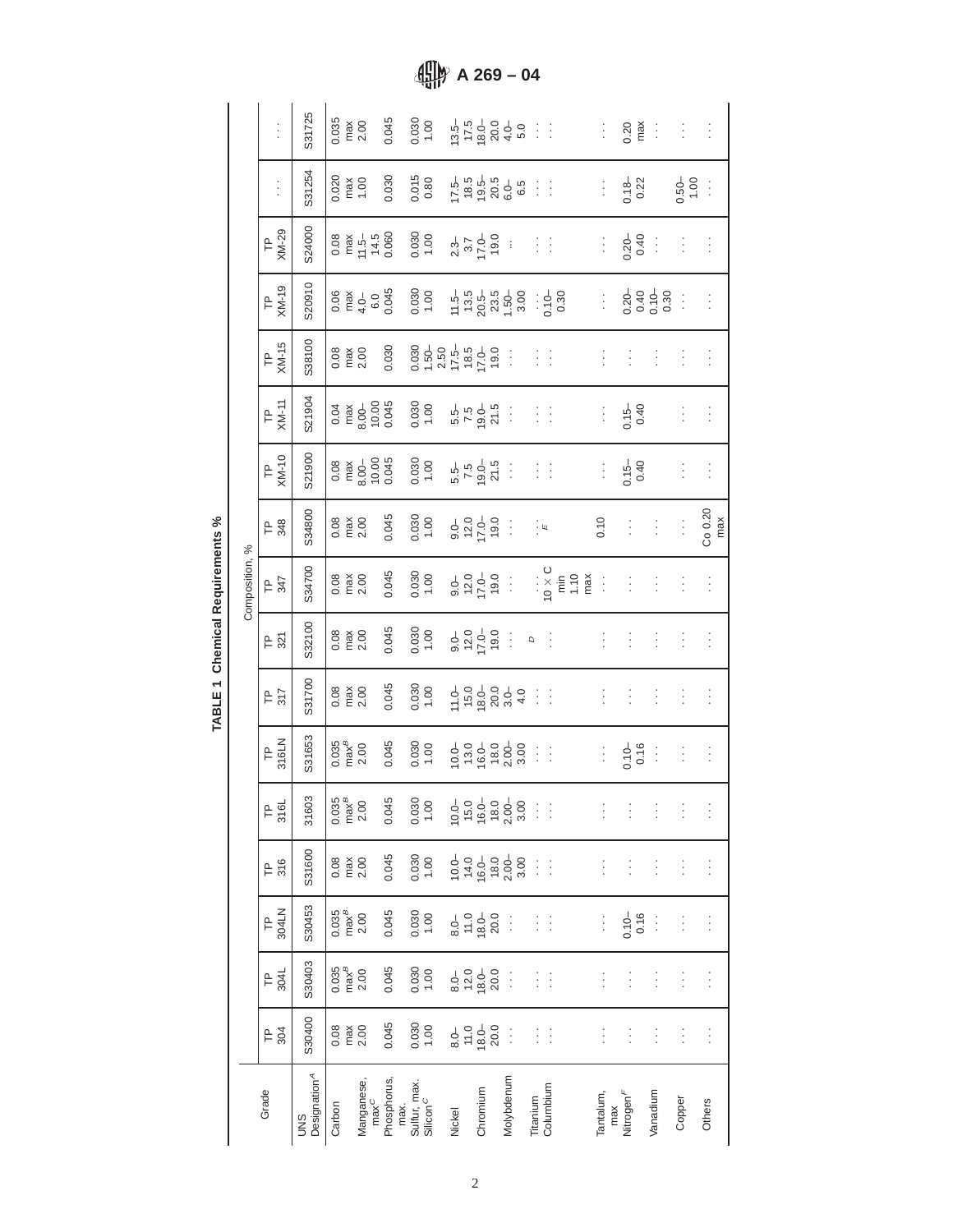TABLE 1 Continued **TABLE 1** Continued

| Grade                                                                                     |                                                         |                                                                     |                                     | Composition, %             |                                                                                 |                                               |                        |          |
|-------------------------------------------------------------------------------------------|---------------------------------------------------------|---------------------------------------------------------------------|-------------------------------------|----------------------------|---------------------------------------------------------------------------------|-----------------------------------------------|------------------------|----------|
|                                                                                           | $\vdots$                                                | $\vdots$                                                            | $\vdots$                            | $\vdots$                   | $\vdots$                                                                        | $\vdots$                                      | $\vdots$               | $\vdots$ |
| Designation <sup>A</sup><br>SND                                                           | S31726                                                  | S30600 <sup>4</sup>                                                 | S24565                              | S32654                     | S35045                                                                          | N08367                                        | N08926                 | N08904   |
| Carbon                                                                                    | 0.035                                                   | 0.018                                                               | 0.030<br>max<br>5.0<br>7.0<br>0.030 |                            | $0.06 - 0.00$                                                                   | $0.030$<br>max<br>2.00                        | $0.020$<br>max<br>2.00 |          |
|                                                                                           |                                                         | max                                                                 |                                     |                            |                                                                                 |                                               |                        |          |
| Manganese,                                                                                | max<br>2.00                                             | 2.0                                                                 |                                     |                            |                                                                                 |                                               |                        |          |
| max <sup>C</sup>                                                                          |                                                         |                                                                     |                                     |                            |                                                                                 |                                               |                        |          |
| Phosphorus,                                                                               | 0.045                                                   | 0.020                                                               |                                     |                            | 0.045                                                                           |                                               |                        |          |
| max.                                                                                      |                                                         |                                                                     |                                     |                            |                                                                                 |                                               |                        |          |
| Sulfur, max.<br>Silicon <sup>C</sup>                                                      |                                                         |                                                                     |                                     |                            | $\begin{array}{c} 0.015 \\ 1.00 \\ 32.0 \\ 37.0 \\ 25.0 \\ 29.0 \\ \end{array}$ |                                               |                        |          |
|                                                                                           |                                                         |                                                                     |                                     |                            |                                                                                 |                                               |                        |          |
| Nickel                                                                                    |                                                         |                                                                     |                                     |                            |                                                                                 |                                               |                        |          |
|                                                                                           |                                                         |                                                                     |                                     |                            |                                                                                 |                                               |                        |          |
| Chromium                                                                                  |                                                         |                                                                     |                                     |                            |                                                                                 |                                               |                        |          |
|                                                                                           |                                                         |                                                                     |                                     |                            |                                                                                 |                                               |                        |          |
| Molybdenum                                                                                |                                                         |                                                                     |                                     |                            |                                                                                 |                                               |                        |          |
|                                                                                           | $0.030$ $0.000$ $0.000$ $0.000$ $0.000$ $0.000$ $0.000$ | 0.020<br>3.7-4.3<br>3.7-4.5<br>0.20<br>0.20<br>0.20<br>0.20<br>0.20 |                                     |                            |                                                                                 |                                               |                        |          |
| Titanium                                                                                  | ÷                                                       | ă                                                                   |                                     |                            | $0.60$ :                                                                        |                                               |                        |          |
| Columbium                                                                                 | $\vdots$                                                | $\frac{1}{2}$                                                       |                                     |                            |                                                                                 |                                               |                        |          |
|                                                                                           |                                                         |                                                                     |                                     |                            |                                                                                 |                                               |                        |          |
| Tantalum,                                                                                 | $\vdots$                                                |                                                                     |                                     |                            | $\frac{1}{2}$                                                                   |                                               |                        |          |
| max                                                                                       |                                                         |                                                                     |                                     |                            |                                                                                 |                                               |                        |          |
| Nitrogen <sup>F</sup>                                                                     | $0.10 - 0.20$                                           |                                                                     |                                     | $0.56$ : $0.80$ : $0.80$ : | $\frac{1}{2}$ .                                                                 | $0.75$<br>$0.25$<br>$0.75$<br>$0.8$<br>$0.75$ |                        |          |
|                                                                                           |                                                         |                                                                     |                                     |                            |                                                                                 |                                               |                        |          |
| Vanadium                                                                                  | $\vdots$                                                |                                                                     |                                     |                            |                                                                                 |                                               |                        |          |
| Copper                                                                                    | $\vdots$                                                | 0.50                                                                | $\frac{1}{2}$                       |                            | 0.75                                                                            |                                               |                        |          |
|                                                                                           |                                                         | max                                                                 |                                     |                            |                                                                                 |                                               |                        |          |
| Others                                                                                    | $\vdots$                                                | Ì                                                                   | ÷                                   |                            |                                                                                 |                                               |                        |          |
|                                                                                           |                                                         |                                                                     |                                     |                            |                                                                                 |                                               |                        |          |
| <sup>A</sup> New designation established in accordance with Practice E 527 and SAE J1086. |                                                         |                                                                     |                                     |                            |                                                                                 |                                               |                        |          |

BCDD E For small diameter or thin walls, or both, where many drawing passes are required, a carbon maximum of 0.040 % is necessary in grades TP 304L, TP 304LN, 316L and 316LN. Small outside diameter tubes are defined as those with less than 0.500 in. [12.7 mm] in outside diameter and light walls are those less than 0.049 in. [1.2 mm] in minimum wall thickness.

Maximum, unless otherwise indicated.

Grade TP 321 shall have a titanium content of not less than five times the sum of the carbon and nitrogen content and not more than 0.70 %.

Grade TP 348 shall have a columbium plus tantalum content of not less than ten times the carbon content and not more than 1.10 %.

The method of analysis for nitrogen shall be a matter of agreement between the purchaser and manufacturer.

**A 269 – 04**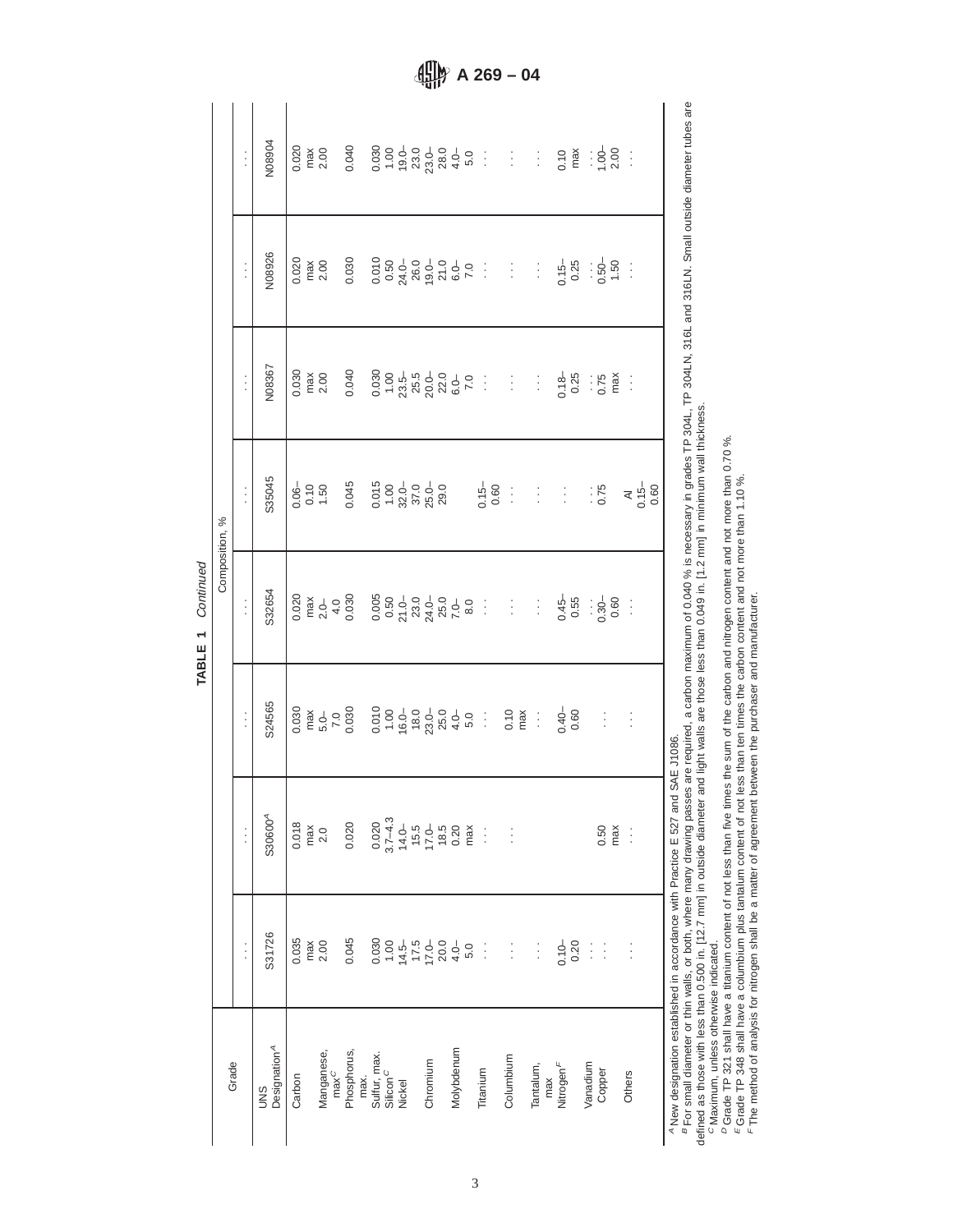3.1.9 Special requirements and any supplementary requirements selected.

## **4. General Requirements**

4.1 Material furnished under this specification shall conform to the applicable requirements of the current edition of Specification A 1016/A 1016M, unless otherwise provided herein.

#### **5. Manufacture**

5.1 The tubes shall be made by the seamless or welded process.

5.2 At the manufacturer's option, tubing may be furnished either hot finished or cold finished.

## **6. Heat Treatment**

6.1 All material shall be furnished in the heat-treated condition. Except as provided in 6.2, the heat-treatment procedure shall, except for S31254 and S32654 (see 6.3), S24565 (see 6.4), N08367 (see 6.8), N08904 (see 6.5) and N08926 (see 6.7), consist of heating the material to a minimum temperature of 1900°F (1040°C) and quenching in water or rapidly cooling by other means. Alternatively, for seamless tubes, immediately following hot forming while the temperature of the tubes is not less than the specified minimum solution treatment temperature, tubes may be individually quenched in water or rapidly cooled by other means.

6.2 Controlled structural or special service characteristics shall be specified as a guide for the most suitable heat treatment. If the final heat treatment is at a temperature under 1900°F and is so specified on the order, each tube shall be stenciled with the final heat treatment temperature in degrees Fahrenheit after the suffix "HT".

6.3 S31254 and S32654 shall be heat-treated to a minimum temperature of 2100°F (1150°C) followed by quenching in water or rapidly cooling by other means.

6.4 S24565 shall be heat-treated in the range 2050°F  $(1120\textdegree C)$  to 2140°F  $(1170\textdegree C)$  followed by quenching in water or rapidly cooling by other means.

6.5 N08904 shall be heat treated to a minimum temperature of 2000°F (1100°C) followed by quenching in water or rapidly cooling by other means.

6.6 A solution annealing temperature above 1950°F (1065°C) may impair the resistance to intergranular corrosion after subsequent exposure to sensitizing conditions in TP321, TP347, and TP348. When specified by the purchaser, a lower temperature stabilization or re-solution anneal shall be used subsequent to the initial high temperature solution anneal (see Supplementary Requirement S3).

6.7 N08926 shall be heat-treated to a minimum temperature of 2010°F (1100°C) followed by quenching in water or rapidly cooling by other means.

6.8 UNS N08367 should be solution annealed from 2025°F (1107°C) minimum followed by rapid quenching.

6.9 Solution annealing of S35045 shall consist of heating the material to a temperature of 2000°F (1093°C) minimum for an appropriate time, followed by cooling in still air or at a faster rate.

#### **7. Chemical Composition**

7.1 The steel shall conform to the requirements as to chemical composition as prescribed in Table 1.

# **8. Product Analysis**

8.1 An analysis of either one billet or one length of flat-rolled stock or one tube shall be made from each heat. The chemical composition thus determined shall conform to the requirements specified.

8.2 A product analysis tolerance of Table number A1.1 in Specification A 480/A 480M shall apply. The product analysis tolerance is not applicable to the carbon content for material with a specified maximum carbon of  $.04\%$  or less.

8.3 If the original test for product analysis fails, retests of two additional billets, lengths of flat-rolled stock, or tubes shall be made. Both retests for the elements in question shall meet the requirements of the specification; otherwise all remaining material in the heat or lot shall be rejected or, at the option of the producer, each billet, length of flat-rolled stock, or tube may be individually tested for acceptance. Billets, lengths of flat-rolled stock, or tubes which do not meet the requirements of the specification shall be rejected.

## **9. Mechanical Tests Required**

9.1 *Flaring Test (Seamless Tubes)*— One test shall be made on specimens from one end of one tube from each lot (Note 2) of finished tubes.

NOTE 2—The term lot applies to all tubes prior to cutting to length of the same nominal size and wall thickness which are produced from the same heat of steel. When final heat treatment is in a batch-type furnace, a heat-treatment lot shall include only those tubes of the same size and from the same heat which are heat treated in the same furnace charge. When the final heat treatment is in a continuous furnace or when the heat-treated condition is obtained directly by quenching after hot forming, the number of tubes of the same size and from the same heat in a heat-treatment lot shall be determined from the size of the tubes as prescribed in Table 2.

9.2 *Flange Test (Welded Tubes)*—One test shall be made on specimens from one end of one tube from each lot (Note 2) of finished tubes.

9.3 *Hardness Test*—Brinell or Rockwell hardness determination shall be made on specimens from two tubes from each lot. The term *lot* applies to all tubes prior to cutting, of the same nominal diameter and wall thickness that are produced from the same heat of steel. When final heat treatment is in a batch-type furnace, a lot shall include only those tubes of the same size and the same heat which are heat treated in the same

**TABLE 2 Number of Tubes in a Lot Heat Treated by the Continuous Process or by Direct Quench After Hot Forming**

| Size of Tube                                                                                            | Size of Lot                |
|---------------------------------------------------------------------------------------------------------|----------------------------|
| 2 in, and over in outside diameter and<br>$0.200$ in.<br>(5.08 mm) and over in wall thickness           | not more than 50<br>tubes  |
| Less than 2 in, but over 1 in, in outside<br>diameter<br>or over 1 in, in outside diameter and<br>under | not more than 75<br>tubes  |
| 0.200 in. (5.08 mm) in wall thickness<br>1 in, or less in outside diameter                              | not more than 125<br>tubes |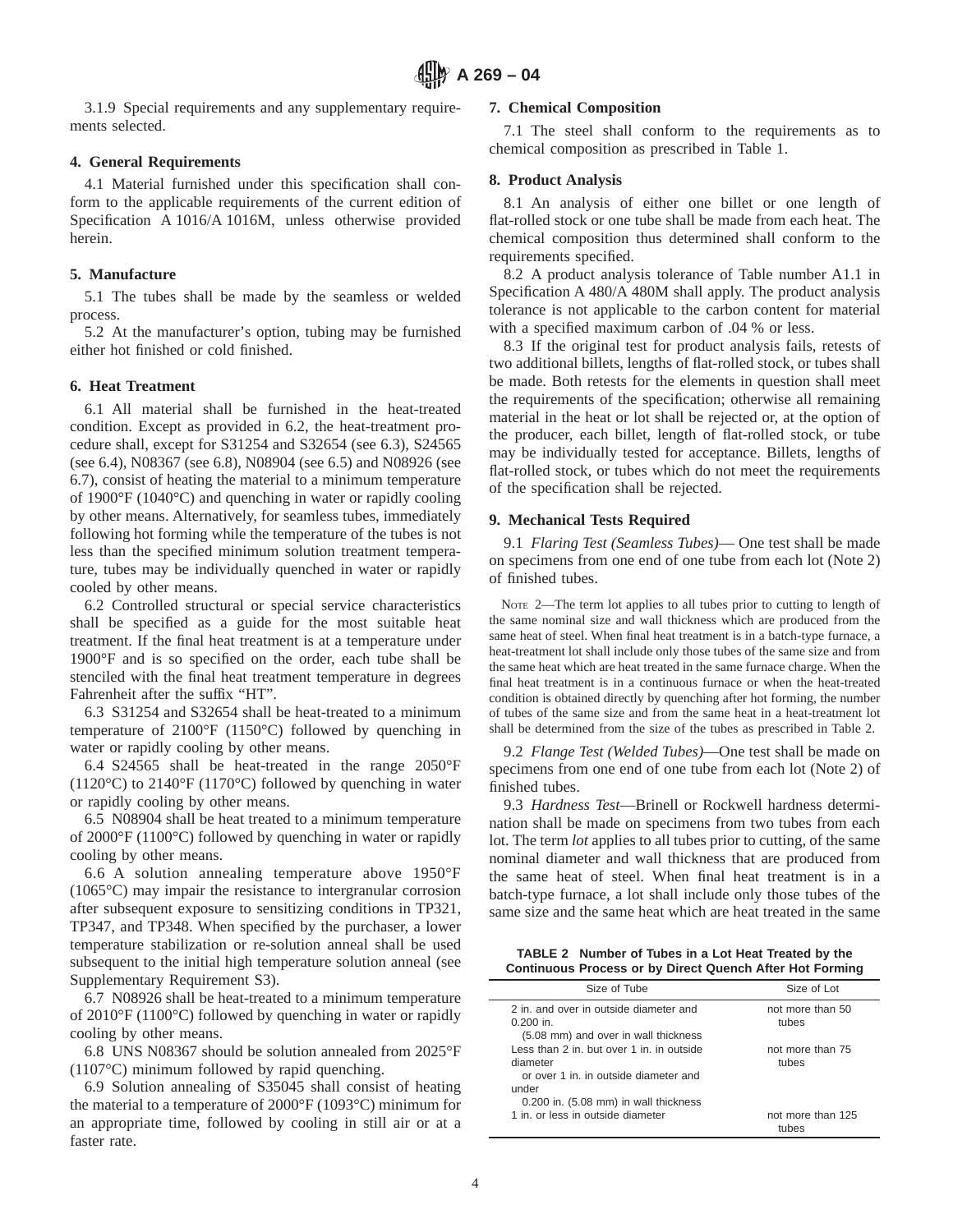

|  | <b>TABLE 3</b> Permissible Variations in Dimensions |
|--|-----------------------------------------------------|
|  |                                                     |

| Group | Size, Outside<br>Diameter, in.          | Permissible<br>Variations in<br>Outside Diameter.<br>in. $(mm)$ | Permissible<br>Variations in<br>Wall | Permissible Variations in<br>Cut<br>Length,<br>in. $(mm)^B$ |       | Thin Walled Tubes <sup>C</sup>        |  |  |
|-------|-----------------------------------------|-----------------------------------------------------------------|--------------------------------------|-------------------------------------------------------------|-------|---------------------------------------|--|--|
|       |                                         |                                                                 | Thickness, <sup>A</sup> %            | Over                                                        | Under |                                       |  |  |
|       | Up to $\frac{1}{2}$                     | $\pm 0.005(0.13)$                                               | ±15                                  | $\frac{1}{8}$ (3.2)                                         | 0     | $\cdots$                              |  |  |
|       | $\frac{1}{2}$ to $\frac{1}{2}$ , excl   | $\pm 0.005(0.13)$                                               | ±10                                  | $\frac{1}{8}$ (3.2)                                         |       | less than 0.065 in. (1.65 mm) nominal |  |  |
| 3     | $1\frac{1}{2}$ to $3\frac{1}{2}$ , excl | $\pm 0.010$ (0.25)                                              | ±10                                  | $\frac{3}{16}$ (4.8)                                        |       | less than 0.095 in. (2.41 mm) nominal |  |  |
|       | $3\frac{1}{2}$ to $5\frac{1}{2}$ , excl | $\pm 0.015(0.38)$                                               | ±10                                  | $\frac{3}{16}$ (4.8)                                        |       | less than 0.150 in. (3.81 mm) nominal |  |  |
|       | $5\frac{1}{2}$ to 8, excl               | $\pm 0.030(0.76)$                                               | ±10                                  | $\frac{3}{16}$ (4.8)                                        |       | less than 0.150 in. (3.81 mm) nominal |  |  |
| 6     | 8 to 12, excl                           | $\pm 0.040$ (1.01)                                              | ±10                                  | $\frac{3}{16}$ (4.8)                                        |       | less than 0.200 in. (5.08 mm) nominal |  |  |
|       | 12 to 14, excl                          | $\pm 0.050$ (1.26)                                              | ±10                                  | $\frac{3}{16}$ (4.8)                                        |       | less than 0.220 in. (5.59 mm) nominal |  |  |

 $^A$  When tubes as ordered require wall thicknesses  $\frac{3}{4}$  in. (19.0 mm) or over, or an inside diameter 60 % or less of the outside diameter, a wider variation in wall thickness is required. On such sizes a variation in wall thickness of 12.5 % over or under will be permitted.

For tubes less than  $1/2$  in. (12.7 mm) in inside diameter which cannot be successfully drawn over a mandrel, the wall thickness may vary  $\pm 15$  % from that specified. B These tolerances apply to cut lengths up to and including 24 ft (7.3 m). For lengths greater than 24 ft (7.3 m), the above over tolerances shall be increased by 1/8 in. (3 mm) for each 10 ft (3 m) or fraction thereof over 24 ft, or 1⁄2 in. (13 mm), whichever is lesser.

 $^{C}$  Ovality provisions of 11.2 apply.

furnace charge. When the final heat treatment is in a continuous furnace or when the heat-treated condition is obtained directly by quenching after hot forming, a lot shall include all tubes of the same size and heat, heat treated in the same furnace at the same temperature, time at heat, and furnace speed, or all tubes of the same size and heat, hot formed and quenched in the same production run.

9.4 When more than one heat is involved, the flaring, flanging, and hardness test requirements shall apply to each heat.

9.5 *Reverse Flattening Test*—For welded tubes, one reverse flattening test shall be made on a specimen from each 1500 ft (460 m) of finished tubing. Coiled tubing greater than 1500 ft (450 m) in length shall be sampled at both ends. A coil must be continuous without any circumferential butt welds.

#### **10. Hydrostatic or Nondestructive Electric Test**

10.1 Each tube shall be subjected to the nondestructive electric test or the hydrostatic test. The type of test to be used shall be at the option of the manufacturer, unless otherwise specified in the purchase order.

#### **11. Hardness Requirements**

11.1 Grades TPXM-29, S24565, N08367, and N08926 tubes shall have a hardness number not exceeding 256 HB/270 HV or 100 HRB. Grades TPXM-10, TPXM-11, and TPXM-19 tubes shall have a hardness number not exceeding 269 HB/285 HV or 25 HRC. S31254 shall have a hardness number not exceeding 220 HB/230 HV or 96 HRB. S32654 shall have a hardness number not exceeding 250 HB/263 HV or 100 HRB. Tubes made from all other grades shall have a hardness number not exceeding 192 HB/200 HV or 90 HRB.

11.2 For tubing less than 0.065 in. (1.65 mm) in wall thickness, it is permissible to use the Rockwell superficial hardness test or the Vickers hardness test. When the Vickers test is used, the values of 11.1 will apply. The superficial hardness number for Grade TPXM-29 tubes shall not exceed 80 on the 30 T scale or 92 on the 15 T scale. The hardness number for Grades TPXM-10, TPXM-11, and TPXM-19 tubes shall not exceed 46 on the 30 N scale or 73 on the 15 N scale. The hardness number for S31254 shall not exceed 79 on the 30 T scale or 91 on the 15 T scale. Tubes made from all other grades shall not exceed 74 on the 30 T scale or 88 on the 15 T scale.

11.3 The hardness test shall not be required on tubes smaller than  $\frac{1}{4}$  in. (6.4 mm) in inside diameter or tubes having a wall thickness thinner than 0.020 in. (0.51 mm) (see A2.4 of Methods and Definitions A 370). Smaller or thinner tubes should be tension tested only, in accordance with Specification A 632.

#### **12. Permissible Variations in Dimensions**

12.1 Variations in outside diameter, wall thickness, and length, from those specified, shall not exceed the amounts prescribed in Table 3.

12.2 The permissible variations in outside diameter given in Table 3 are not sufficient to provide for ovality in thin-walled tubes, as defined in the Table. In such tubes, the maximum and minimum diameters at any cross section shall deviate from the nominal diameter by no more than twice the permissible variation in outside diameter given in Table 3; however, the mean diameter at that cross section must still be within the given permissible variation.

## **13. Surface Condition**

13.1 The tubes shall be pickled free of scale. When bright annealing is used, pickling is not necessary.

## **14. Product Marking**

14.1 In addition to the marking prescribed in Specification A 1016/A 1016M, the marking shall include whether the tubing is seamless or welded and the final heat-treatment temperature in degrees Fahrenheit after the suffix "HT" if the final heat treatment temperature is under 1900°F (1040°C).

14.2 When the Nondestructive Electric Test is performed, each length of tubing shall be marked with the letters "NDE," and the certification, when required, shall also indicate this test.

## **15. Keywords**

15.1 austenitic stainless steel; seamless steel tube; stainless steel tube; steel tube; welded steel tube